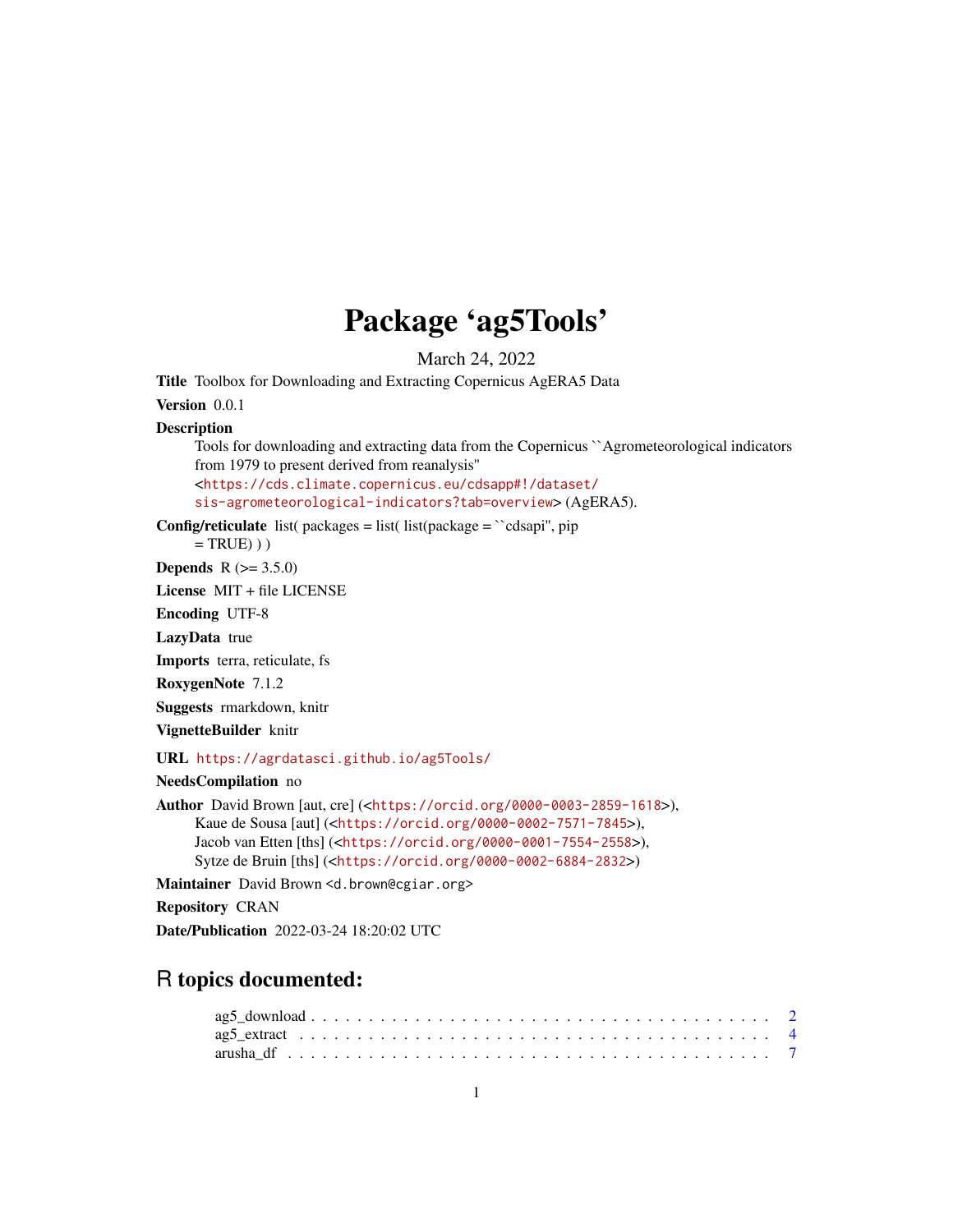#### <span id="page-1-0"></span>**Index** [8](#page-7-0) **8**

ag5\_download *Downloads AgERA5 data from the Copernicus Climate Change Service - Copernicus Climate Data Store*

#### Description

The data is downloaded from Copernicus Climate Change Service (C3S) using the Copernicus Climate Data Store (CDSAPI) Python library <https://github.com/ecmwf/cdsapi>

This function provides programmatic access to the AgERA5 dataset. For more information about the data license, please visit: [https://cds.climate.copernicus.eu/api/v2/terms/static/](https://cds.climate.copernicus.eu/api/v2/terms/static/licence-to-use-copernicus-products.pdf) [licence-to-use-copernicus-products.pdf](https://cds.climate.copernicus.eu/api/v2/terms/static/licence-to-use-copernicus-products.pdf)

To download the data you should have a valid CDS account, an CDS API key. Please follow the instructions at: <https://cds.climate.copernicus.eu/api-how-to> to create a file to store your API key. You do not need to install Python or the cdsapi, Ag5Tools will do it if required.

#### Usage

ag5\_download(variable, statistic = NULL, year, month, day, time = NULL, path)

#### **Arguments**

| variable  | character The variable to be downloaded. See details                                                                                 |
|-----------|--------------------------------------------------------------------------------------------------------------------------------------|
| statistic | character Only required for some variables. See details for options.                                                                 |
| year      | numeric (Integer) Year to download. Should be between 1979 - 2022                                                                    |
| month     | numeric Month to be requested. Use month = "all" download all the months<br>for the requested year.                                  |
| day       | numeric Days of the month for the requested data. Use day = "all" to download<br>all days from requested month                       |
| time      | Character Only required for "2m_relative_humidity". See details for available<br>options.                                            |
| path      | Character Target folder in an local hardrive e.g. "C:/agera5". The folder should<br>exist and the user should have write permission. |

#### Value

No return value, called for side effects.

#### AgERA5 variables available for download:

- cloud\_cover
- liquid\_precipitation\_duration\_fraction
- snow\_thickness\_lwe
- solar\_radiation\_flux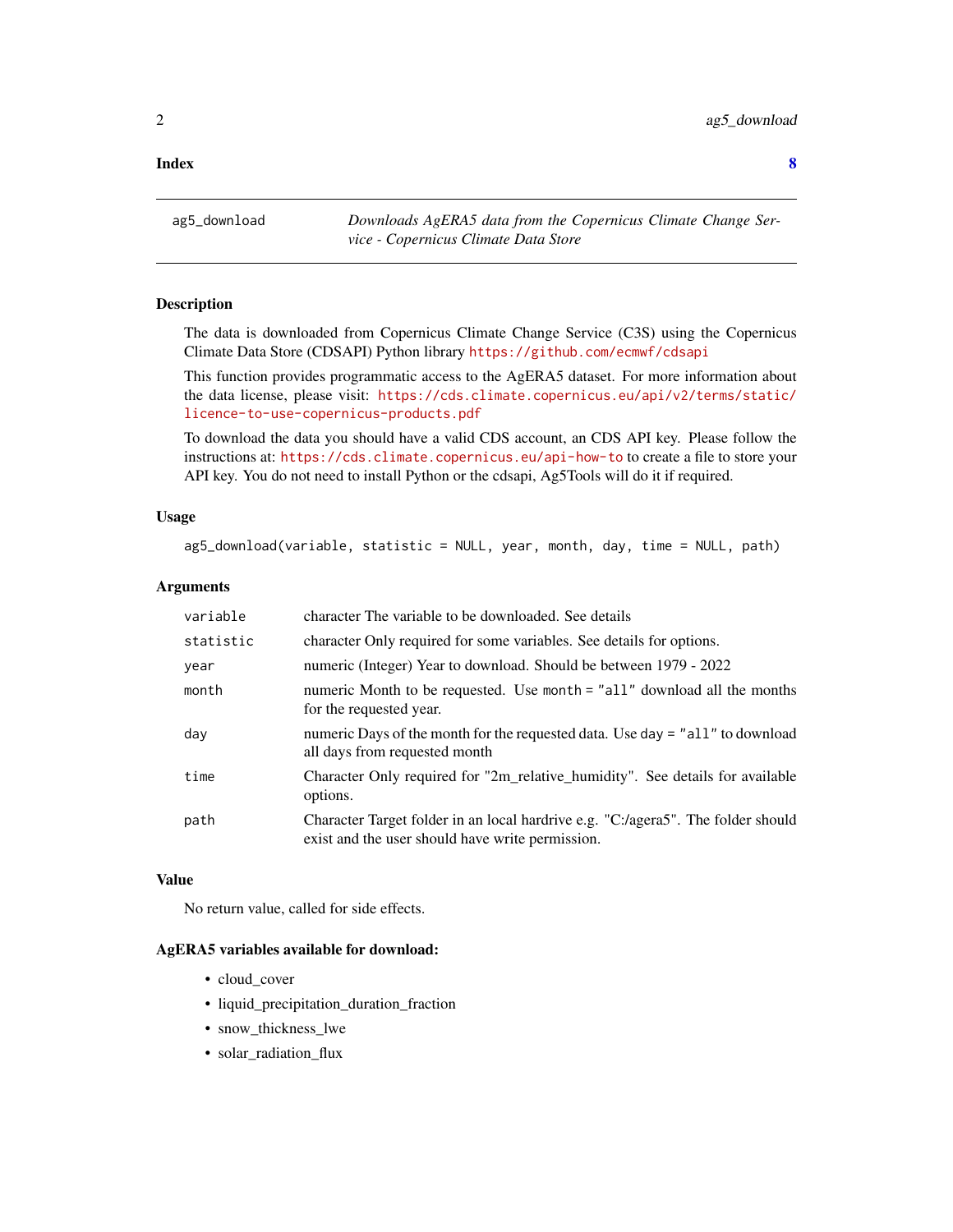#### ag5\_download 3

- 2m\_temperature
- 2m\_dewpoint\_temperature
- precipitation\_flux
- solid\_precipitation\_duration\_fraction
- snow\_thickness
- vapour\_pressure
- 10m\_wind\_speed
- 2m\_relative\_humidity

#### Statistics for variable "2m\_temperature"

Variable "2m\_temperature" requires to indicate at least one of the following options in statistic:

- 24\_hour\_maximum
- 24\_hour\_mean
- 24\_hour\_minimum
- day\_time\_maximum
- day\_time\_mean
- night\_time\_mean
- night\_time\_minimum

#### Parameter "time" for Variable "2m\_relative\_humidity"

Variable "2m\_relative\_humidity" requires to indicate one of the following options in time:

- 06\_00
- 09\_00
- 12\_00
- 15\_00
- 18\_00

#### Variables that require statistic

For the following variables, only "24\_hour\_mean" statistic is available, but should be explicitly indicated.

- cloud cover
- snow\_thickness\_lwe
- 2m\_dewpoint\_temperature
- snow\_thickness
- vapour\_pressure
- 10m\_wind\_speed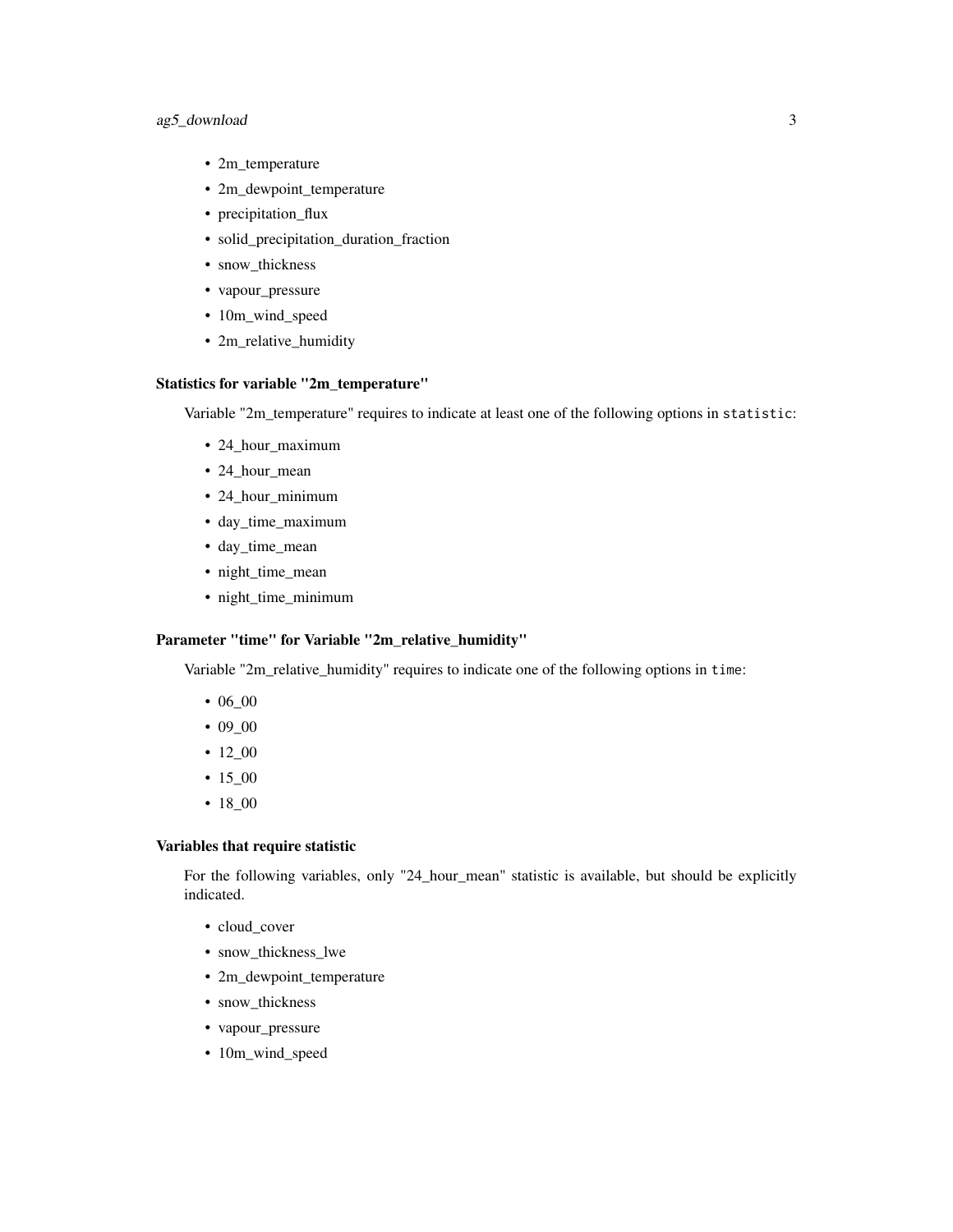#### Examples

```
## Not run:
ag5_download(variable = "2m_temperature",
            statistic = "night_time_minimum",
            day = "all",month = "all",year = 2015,
            path = "C:/custom_target_folder"
            )
## End(Not run)
```
ag5\_extract *Extract AgERA5 data stored in a local hardrive*

#### Description

Extract data from AgERA5 data files previously downloaded from the Copernicus Climate Data Store. These functions use package 'terra' to read \*.nc files and extract the requested data for a given location and dates. If dates is one value it extracts a single observation for the specified variable and location. If dates is a character vector of length == 2, it will extract a time series of the specified variable and location, where the first dates value is the start date and the second the end date.

#### Usage

```
ag5_extract(coords, ..., path)
## S3 method for class 'numeric'
ag5_extract(
 coords,
  dates,
  variable,
  statistic = NULL,
  time = NULL,
  celsius = FALSE,
  ...,
 path
)
## S3 method for class 'data.frame'
ag5_extract(
 coords,
  lon = "lon",lat = "lat",start_date = "start_date",
```
<span id="page-3-0"></span>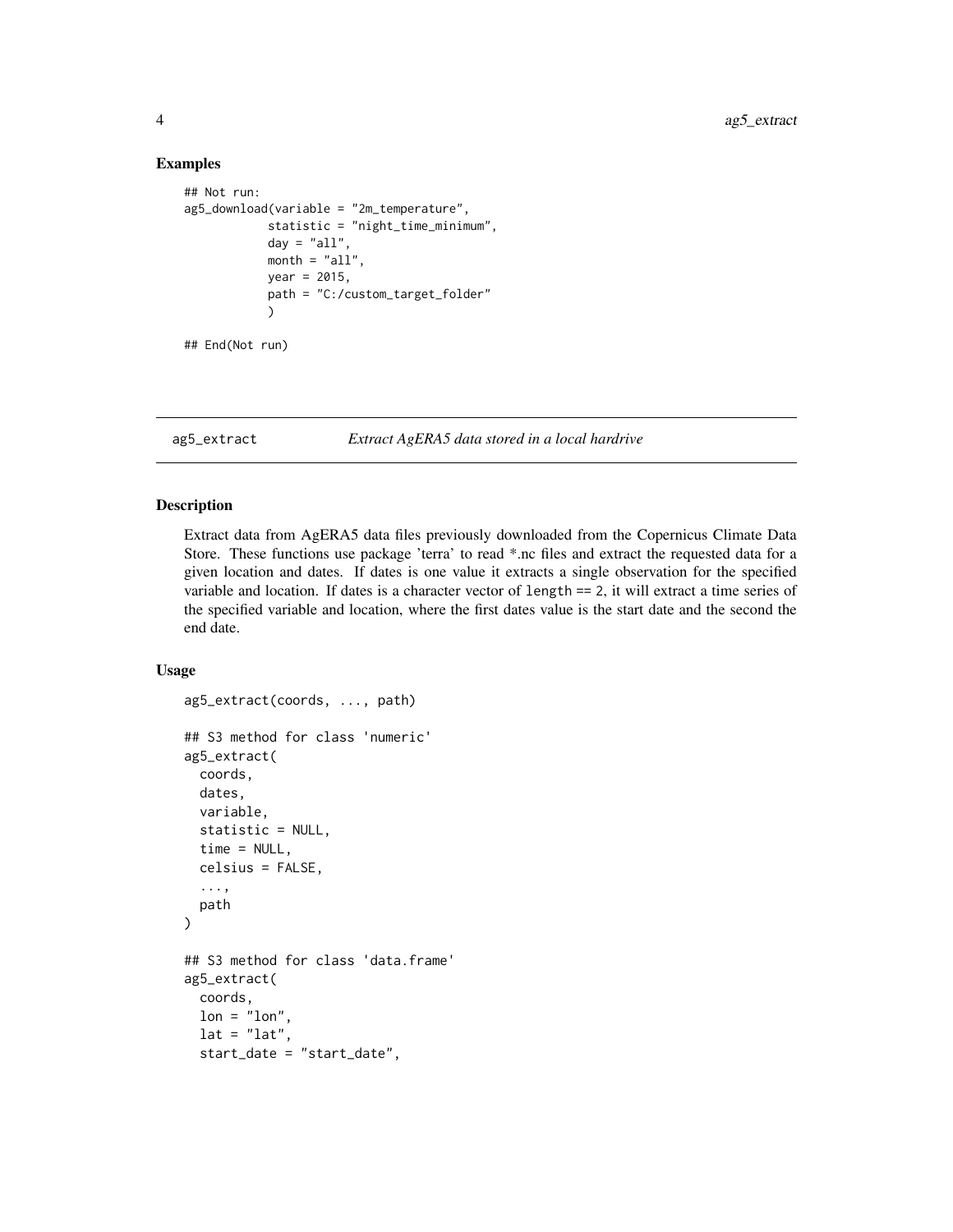#### ag5\_extract 5

```
end_date = "end_date",
  variable,
  statistic = NULL,
  time = NULL,
  celsius = FALSE,
  ...,
 path
\mathcal{L}
```
#### Arguments

| coords     | numeric vector of length = $2$ of the form (lon, lat), or a data. frame with re-<br>quired columns                                                                                                                        |
|------------|---------------------------------------------------------------------------------------------------------------------------------------------------------------------------------------------------------------------------|
| $\cdots$   | Other parameters                                                                                                                                                                                                          |
| path       | character The path for the folder containing the AgERA5 files                                                                                                                                                             |
| dates      | character The dates for extracting the specified variable, a vector of length 1<br>extracts a single date, while a vector of length 2 indicates the start and end dates.<br>or the column name in the case of data. frame |
| variable   | character The AgERA5 variable to extract, see details for available options                                                                                                                                               |
| statistic  | character Only for some variables, see details for valid options                                                                                                                                                          |
| time       | Only for variable Relative-Humidity-2m, see details for valid options                                                                                                                                                     |
| celsius    | logical Only for variables "Temperature-Air-2m" and "2m_dewpoint_temperature".<br>If TRUE the values are converted from Kelvin to Celsius. Default is FALSE                                                               |
| lon        | character Column name of longitude values in the case of data. frame                                                                                                                                                      |
| lat        | character Column name of latitude values in the case of data, frame                                                                                                                                                       |
| start_date | character Column name of start_date values in the case that coords is a data. frame                                                                                                                                       |
| end_date   | character Column name of end_date values in the case that coords is a data. frame                                                                                                                                         |

#### Value

numeric vector with length equal to the number of dates between first and second date. The returned vecter is a named vector, with requested dates as names. If only one date is provided the function returns a numeric vector with length = 1. If coords is a data.frame, the function returns a list of numeric vectors, each one corresponding to the rows in the input data. frame

#### Valid variable values

- "cloud\_cover"
- "liquid\_precipitation\_duration\_fraction"
- "snow\_thickness\_lwe"
- "Solar-Radiation-Flux"
- "Temperature-Air-2m"
- "2m\_dewpoint\_temperature"
- "Precipitation-Flux"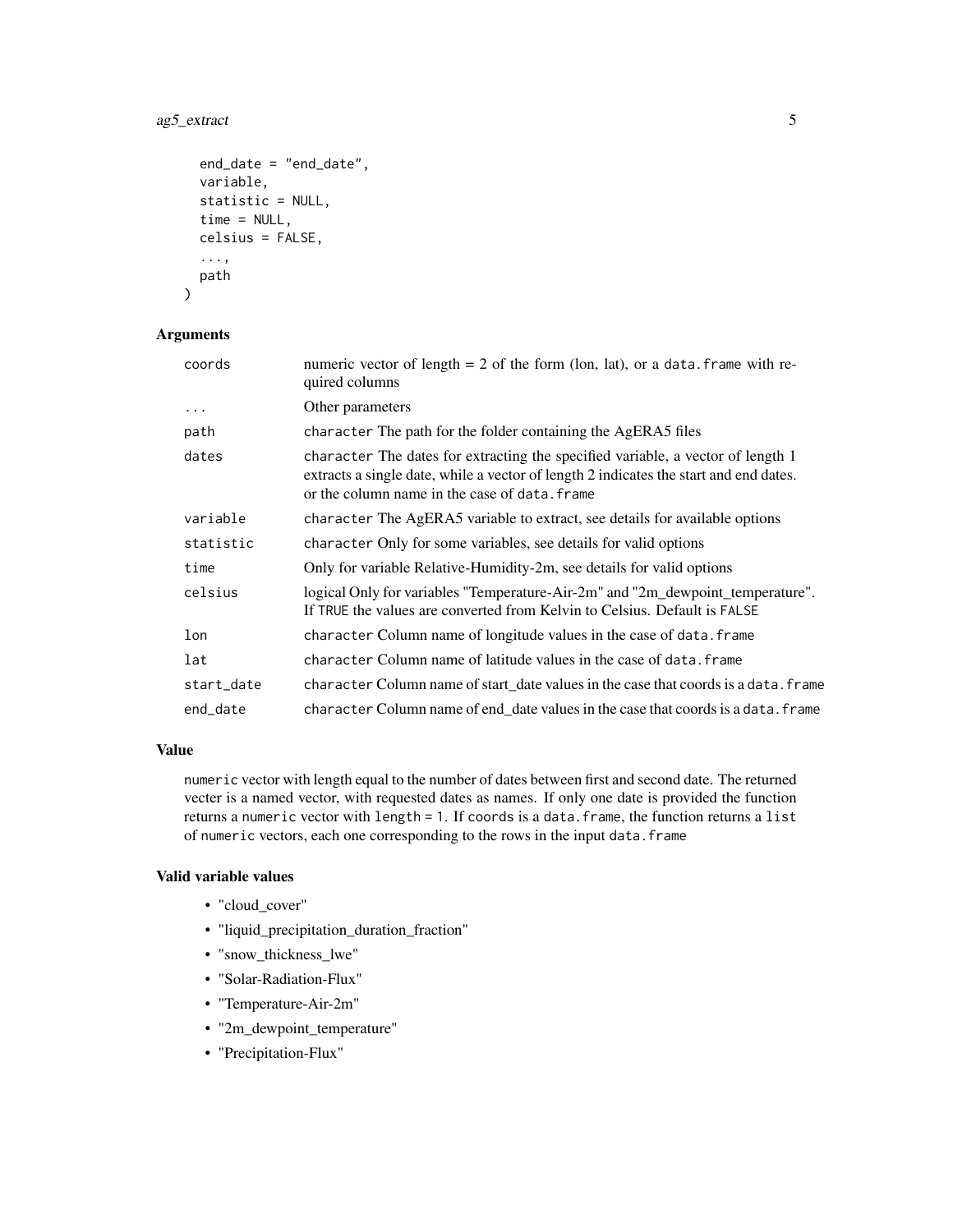#### 6 ag5\_extract

- "solid\_precipitation\_duration\_fraction"
- "snow\_thickness"
- "vapour\_pressure"
- "10m\_wind\_speed"
- "Relative-Humidity-2m"

#### Valid statistics for variable "Temperature-Air-2m"

- Max-24h
- Mean-24h
- 24\_hour\_minimum
- Max-Day-Time
- Mean-Day-Time
- Mean-Night-Time
- Min-Night-Time

#### Variables that require statistic

For the following variables, only "24\_hour\_mean" statistic is available, but should be explicitly indicated.

- cloud\_cover
- snow\_thickness\_lwe
- 2m\_dewpoint\_temperature
- snow\_thickness
- vapour\_pressure
- 10m\_wind\_speed

#### Valid time values for variable "Relative-Humidity-2m"

- 06h
- 09h
- 12h
- 15h
- 18h

#### References

Temperature conversion is made accordingly to: Preston-Thomas, H. (1990). The International Temperature Scale of 1990 (ITS-90). Metrologia, 27(1), 3-10. doi:10.1088/0026-1394/27/1/002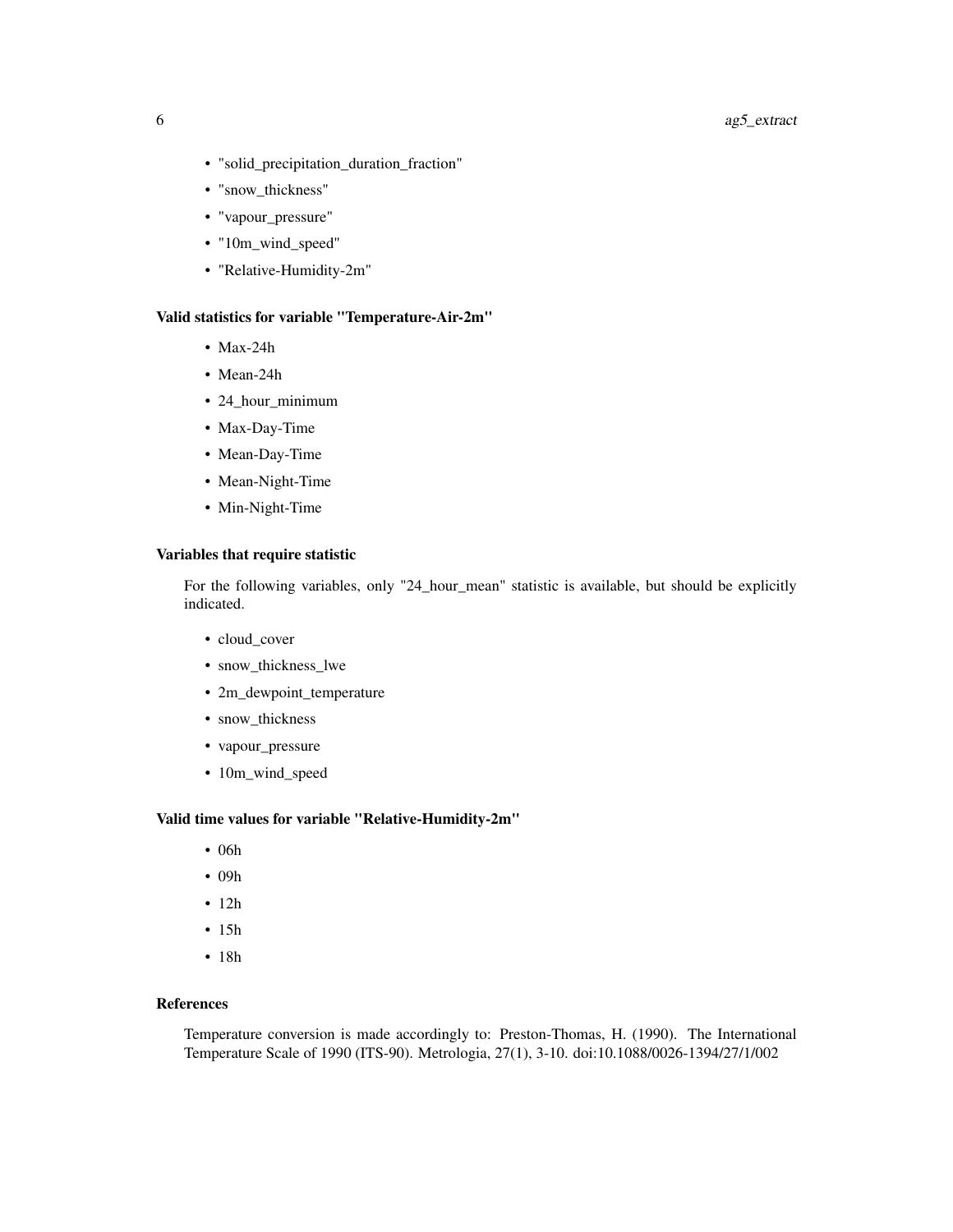#### <span id="page-6-0"></span>arusha\_df 7

#### Examples

```
## Not run:
temp <- ag5_extract(coords = c(lon = 35.72636, lat = -2.197162),
                      dates = "1991-04-22",
                      variable = "Temperature-Air-2m",
                      statistic = "Max-Day-Time",
                      path = "C:/temperature_data/")
```
## End(Not run)

arusha\_df *Example dataset for the agera5 package*

#### Description

100 points in Arusha, Tanzania The geographic coordinates were generated with the function st\_sample from package sf

#### Usage

arusha\_df

#### Format

An object of class data. frame with 100 rows and 4 columns.